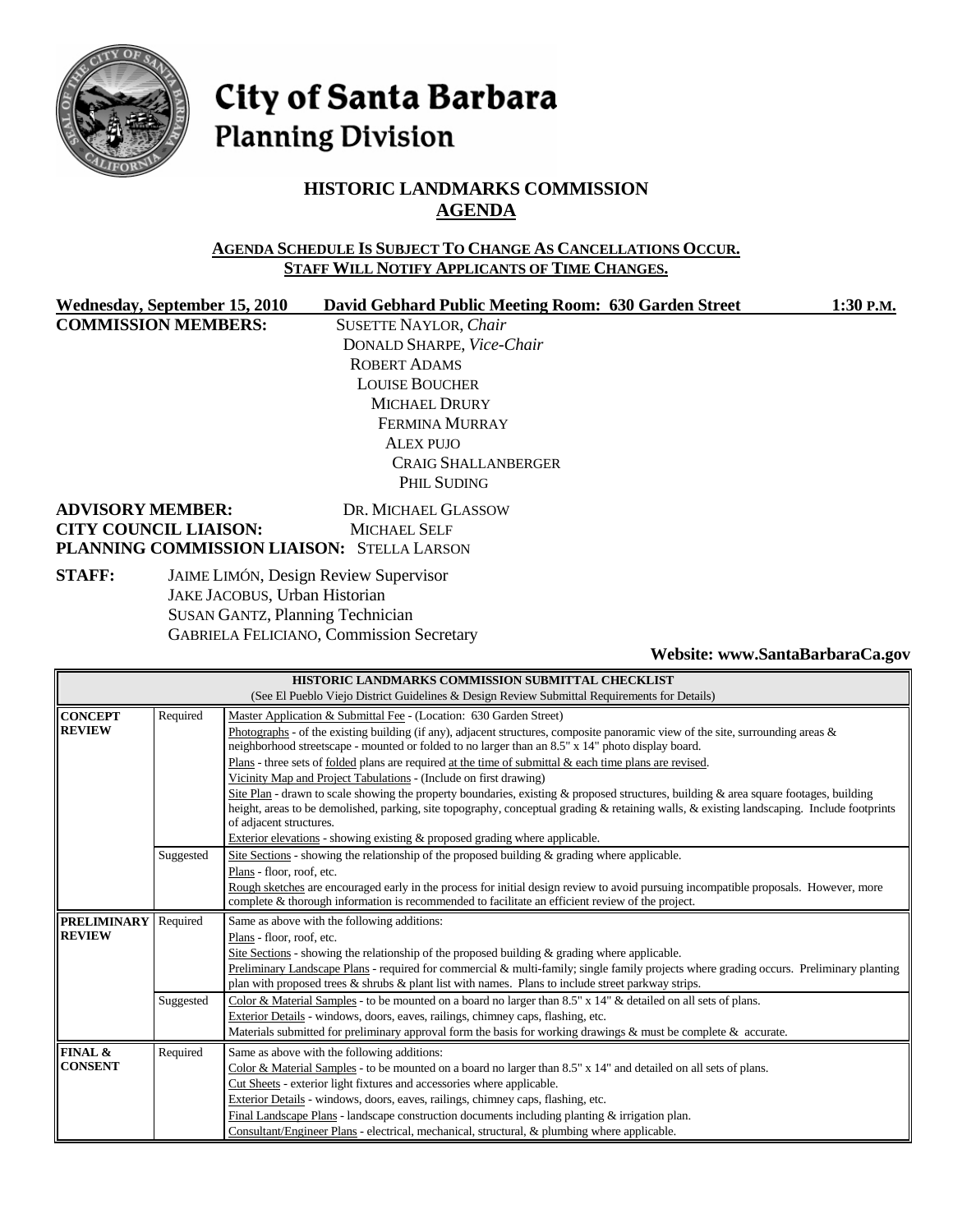### **PLEASE BE ADVISED**

**The** approximate time the project will be reviewed is listed to the left of each item. It is suggested that applicants **arrive 15 minutes early**. The agenda schedule is subject to change as cancellations occur. Staff will notify applicants of time changes.

The applicant's presence is required. If an applicant is not present, the item will be postponed indefinitely. If an applicant cancels or postpones an item without providing advance notice, the item will be postponed indefinitely and will not be placed on the following Historic Landmarks Commission (HLC) agenda. In order to reschedule the item for review, a rescheduling fee will be paid and the applicant must fill out and file a Supplemental Application Form at 630 Garden Street (Community Development Department) in addition to submitting appropriate plans.

All approvals made by the HLC are based on compliance with Municipal Code Chapter 22.22 and with adopted HLC guidelines. Some agenda items have received a mailed notice and are subject to a public hearing.

The Commission may grant an approval for any project scheduled on the agenda if sufficient information has been provided and no other discretionary review is required. Substitution of plans is not allowed, if revised plans differing from the submittal sets are brought to the meeting, motions for preliminary or final approval will be contingent upon staff review for code compliance.

The Commission may refer items to the Consent Calendar for Preliminary and Final Historic Landmarks Commission approval.

Concept review comments are valid for one year. A Preliminary approval is valid for one year from the date of the approval unless a time extension has been granted. A Final approval is valid for two years from the date of final action unless a time extension has been granted or a Building Permit has been issued.

Decisions of the HLC may be appealed to the City Council. For further information on appeals, contact the Planning Division Staff or the City Clerk's office. Appeals must be in writing and must be filed with the City Clerk at City Hall, 735 Anacapa St. within ten (10) calendar days of the meeting at which the Commission took action or rendered its decision.

**AMERICANS WITH DISABILITIES ACT:** In compliance with the Americans with Disabilities Act, if you need special assistance to gain access to, comment at, or participate in this meeting, please contact the Planning Division at 805-564- 5470. If possible, notification at least 48 hours prior to the meeting will enable the City to make reasonable arrangements in most cases.

**AGENDAS, MINUTES and REPORTS:** Copies of all documents relating to agenda items are available for review at 630 Garden St. and agendas and minutes are posted online at www.SantaBarbaraCa.gov/hlc. Materials related to an item on this agenda submitted to the HLC after distribution of the agenda packet are available for public inspection in the Community Development Department located at 630 Garden St., during normal business hours. If you have any questions or wish to review the plans, please contact Susan Gantz, at (805) 564-5470 extension 3311, or by email at SGantz@SantaBarbaraCA.gov. Office hours are 8:30 a.m. to 4:00 p.m., Monday through Thursday, and every other Friday. Please check our website under City Calendar to verify closure dates.

# **LICENSING ADVISORY:**

The Business and Professions Code of the State of California and the Municipal Code of the city of Santa Barbara restrict preparation of plans for certain project types to licensed professionals. Applicants are encouraged to consult with Building and Safety Staff or Planning Staff to verify requirements for their specific projects.

Unlicensed persons are limited to the preparation of plans for:

- $\triangleright$  Single or multiple family dwellings not to exceed four (4) units per lot, of wood frame construction, and not more than two stories and basement in height;
- $\triangleright$  Non-structural changes to storefronts; and,
- $\blacktriangleright$  Landscaping for single-family dwellings, or projects consisting solely of landscaping of not more than 5,000 square feet.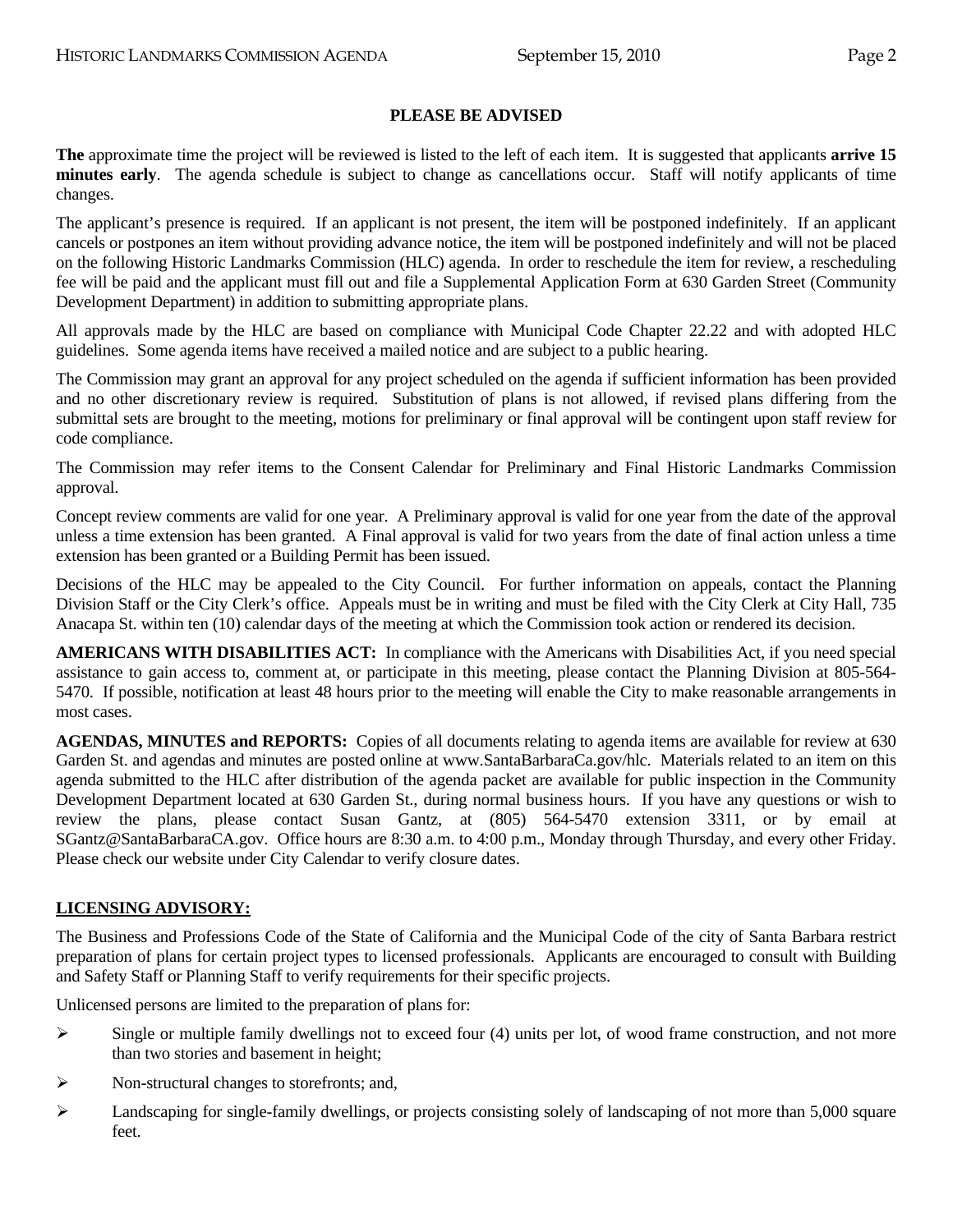# **NOTICE:**

- A. On Friday, September 10, 2010, this Agenda was duly posted on the indoor and outdoor bulletin boards at the Community Development Department, 630 Garden Street, and online at www.SantaBarbaraCa.gov/hlc.
- B. This regular meeting of the Historic Landmarks Commission will be broadcast live on TV Channel 18 and rebroadcast in its entirety on Friday at 1:00 P.M. A live broadcast can also be seen via personal computer by going to www.santabarbaraca.gov/Government/Video and then clicking City TV-18 Live Broadcast. An archived video copy of this meeting will be viewable on computers with high speed internet access by going to www.santabarbaraca.gov/hlc and then clicking Online Meetings.

# **GENERAL BUSINESS:**

A. Public Comment:

Any member of the public may address the Historic Landmarks Commission for up to two minutes on any subject within their jurisdiction that is not scheduled for a public discussion before the Board on that day. The total time for this item is ten minutes. (Public comment for items scheduled on today's agenda will be taken at the time the item is heard.)

- B. Approval of the minutes of the Historic Landmarks Commission meeting of September 01, 2010.
- C. Consent Calendars: Sign Committee Consent and HLC Consent.
- D. Listing of approved Conforming Signs.

 $1.00 \text{ P}$   $\frac{1}{2}$   $\frac{1}{2}$   $\frac{1}{2}$   $\frac{1}{2}$   $\frac{1}{2}$   $\frac{1}{2}$   $\frac{1}{2}$   $\frac{1}{2}$   $\frac{1}{2}$   $\frac{1}{2}$   $\frac{1}{2}$   $\frac{1}{2}$   $\frac{1}{2}$   $\frac{1}{2}$   $\frac{1}{2}$   $\frac{1}{2}$   $\frac{1}{2}$   $\frac{1}{2}$   $\frac{1}{2}$   $\frac{1}{2}$   $\frac{1}{2}$ 

- E. Announcements, requests by applicants for continuances and withdrawals, future agenda items, and appeals.
- F. Subcommittee Reports.

# **ARCHAEOLOGY REPORT**

| <b>Application Number:</b> | MST2010-00263                                                                         |
|----------------------------|---------------------------------------------------------------------------------------|
| Owner:                     | City of Santa Barbara                                                                 |
| Architect:                 | Craig Drake                                                                           |
| Agent:                     | <b>Applied Earthworks</b>                                                             |
|                            | (Proposed replacement of the Chapala - W. Yanonali Street bridge over Mission Creek.) |
|                            | 200 BLK CHAPALA ST 2070 SEG ID<br>Assessor's Parcel Number: ROW-002-070               |

### **(Review of Archaeological Survey Report prepared by Ann Munns of Applied EarthWorks, Inc.)**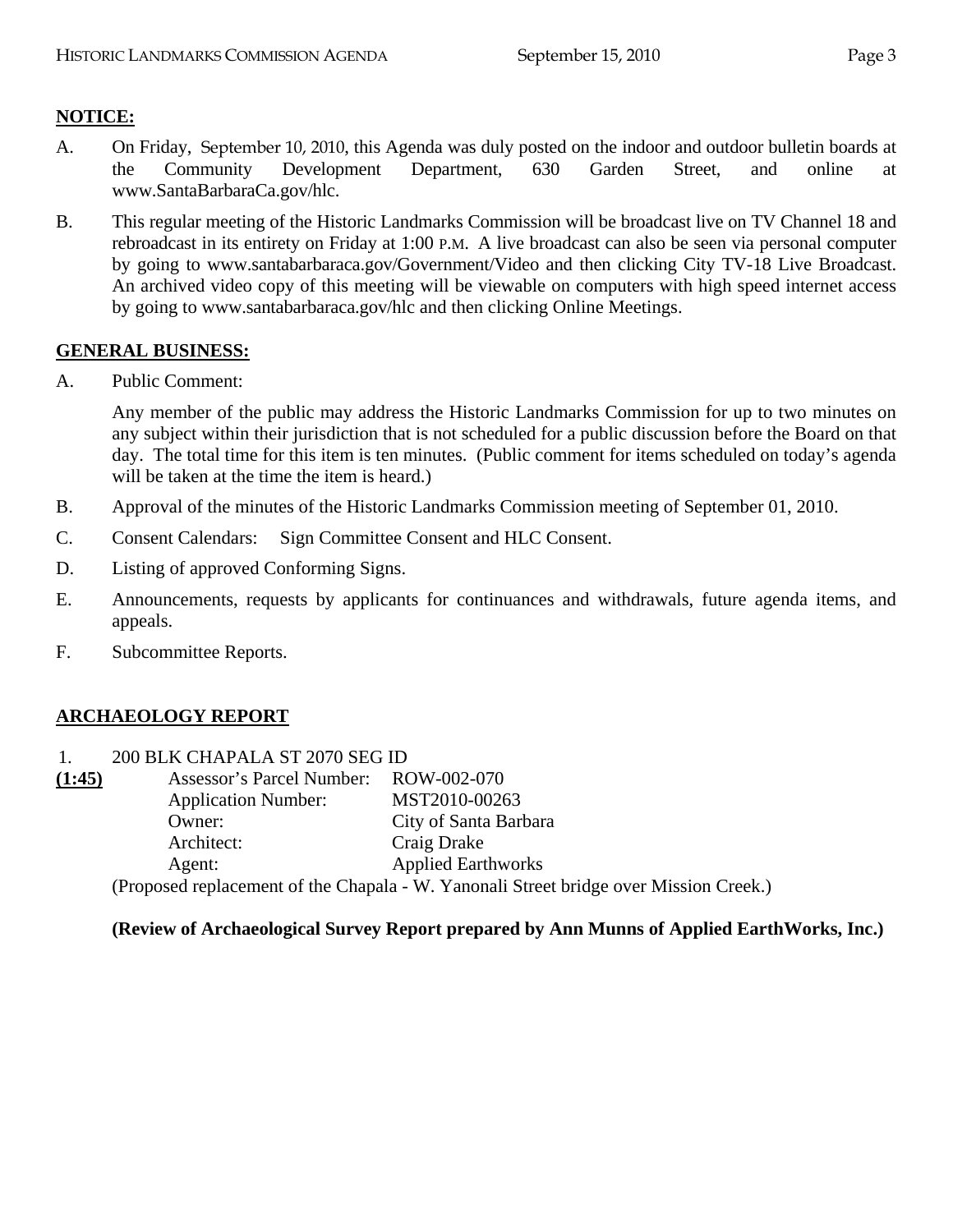# **HISTORIC STRUCTURES REPORT**

| 2.     | 200 BLK CHAPALA ST 2070 SEG ID        |                                                                                       |  |
|--------|---------------------------------------|---------------------------------------------------------------------------------------|--|
| (1:50) | Assessor's Parcel Number: ROW-002-070 |                                                                                       |  |
|        | <b>Application Number:</b>            | MST2010-00263                                                                         |  |
|        | Owner:                                | City of Santa Barbara                                                                 |  |
|        | Architect:                            | Craig Drake                                                                           |  |
|        | Agent:                                | <b>Applied Earthworks</b>                                                             |  |
|        |                                       | (Proposed replacement of the Chapala - W. Yanonali Street bridge over Mission Creek.) |  |

**(Review of Historical Resources Evaluation Report prepared by Applied Earthworks, Inc. The HRER concludes that the Chapala Street Bridge qualifies as a Structure of Merit.)** 

# **ARCHAEOLOGY REPORT**

| 3.     | 0 BLK W MASON ST 2096 SEG ID                                          |                       |
|--------|-----------------------------------------------------------------------|-----------------------|
| (2:00) | Assessor's Parcel Number: ROW-002-096                                 |                       |
|        | <b>Application Number:</b>                                            | MST2010-00261         |
|        | Applicant:                                                            | Thomas Conti          |
|        | Owner:                                                                | City of Santa Barbara |
|        | (Proposed replacement of the Mason Street bridge over Mission Creek.) |                       |

**(Review of Archaeological Survey Report prepared by Ann Munns of Applied EarthWorks, Inc.)** 

# **HISTORIC STRUCTURES REPORT**

| $\overline{4}$ . | 0 BLK W MASON ST 2096 SEG ID |
|------------------|------------------------------|
|------------------|------------------------------|

| (2:05) | Assessor's Parcel Number:  | ROW-002-096                                                           |
|--------|----------------------------|-----------------------------------------------------------------------|
|        | <b>Application Number:</b> | MST2010-00261                                                         |
|        | Applicant:                 | Thomas Conti                                                          |
|        | Owner:                     | City of Santa Barbara                                                 |
|        |                            | (Proposed replacement of the Mason Street bridge over Mission Creek.) |

**(Review of Historical Resources Evaluation Report prepared by Applied Earthworks, Inc. The HRER recommends that the structure at 15 W. Mason Street, former garage for the Californian Hotel, be removed from the Designated Historic Resources list as a Structure of Merit. The Mason Street bridge was found to not qualify as a historic resource.)**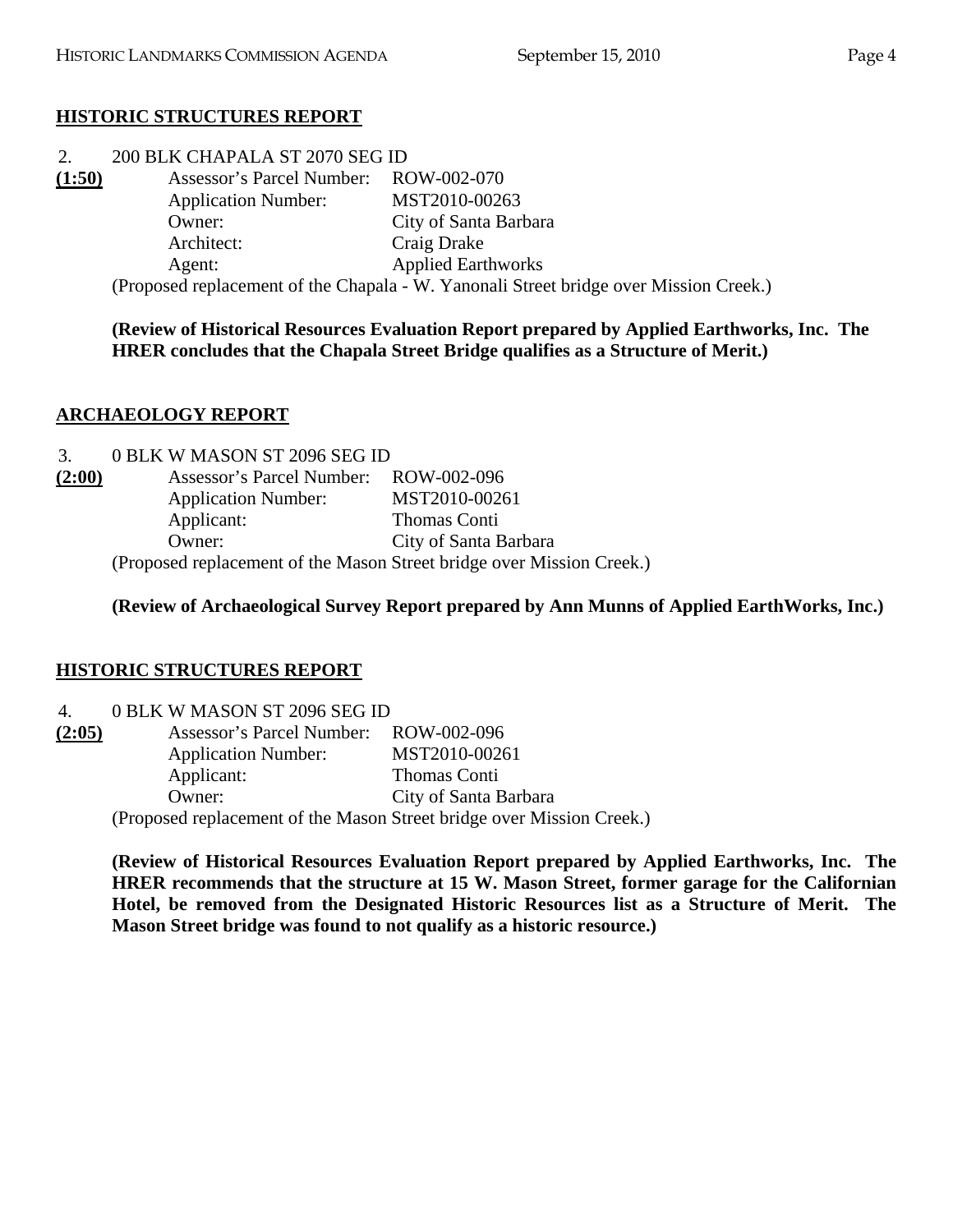| 5.     | 1730 ANACAPA ST                       |                                                                                                     | E-1 Zone |
|--------|---------------------------------------|-----------------------------------------------------------------------------------------------------|----------|
| (2:15) | Assessor's Parcel Number: 027-111-015 |                                                                                                     |          |
|        | <b>Application Number:</b>            | MST2010-00032                                                                                       |          |
|        | Owner:                                | Monte C. and Patricia R. Fligsten Trust                                                             |          |
|        | Designer:                             | Eric Swenumson                                                                                      |          |
|        |                                       | (This ducelling is on the City's List of Detential Historic Deseuroes and was found to be worthy of |          |

(This dwelling is on the City's List of Potential Historic Resources and was found to be worthy of Structure of Merit status: "Hall Cottage/Park Residence." Proposal to demolish and reconstruct 731 square feet of an existing 2,851 square foot, two-story single-family residence and construct a 216 square foot, first-floor addition. Also proposed is to construct two new second-floor decks at the rear totaling 1,576 square feet. An existing 1,211 square foot, two-story detached accessory space is to remain unaltered. This project will result in a total square footage of 4,266, which is 90% of the maximum guideline floor to lot area ratio on a 25,425 square foot parcel.)

**(Review of an Addendum to Historic Structures/Sites Report originally reviewed and accepted on May 11, 2005 under MST2005-00123. The structure was found to be worthy of Structure of Merit status and for listing in the California Register of Historical Resources.)** 

#### **CONCEPT REVIEW - NEW**

| 6.     | 1730 ANACAPA ST                       |                                                                                                    | E-1 Zone |
|--------|---------------------------------------|----------------------------------------------------------------------------------------------------|----------|
| (2:25) | Assessor's Parcel Number: 027-111-015 |                                                                                                    |          |
|        | <b>Application Number:</b>            | MST2010-00032                                                                                      |          |
|        | Owner:                                | Monte C. and Patricia R. Fligsten Trust                                                            |          |
|        | Designer:                             | Eric Swenumson                                                                                     |          |
|        |                                       | (This dwelling is on the City's List of Potential Historic Resources and was found to be worthy of |          |

(This dwelling is on the City's List of Potential Historic Resources and was found to be worthy of Structure of Merit status: "Hall Cottage/Park Residence." Proposal to demolish and reconstruct 731 square feet of an existing 2,851 square foot, two-story single-family residence and construct a 216 square foot, first-floor addition. Also proposed is to construct two new second-floor decks at the rear totaling 1,576 square feet. An existing 1,211 square foot, two-story detached accessory space is to remain unaltered. This project will result in a total square footage of 4,266, which is 90% of the maximum guideline floor to lot area ratio on a 25,425 square foot parcel.)

### **(Comments only; project requires Environmental Assessment.)**

### **FINAL REVIEW**

| 00 E ANAPAMU ST | $C-2$ Zone |
|-----------------|------------|
|-----------------|------------|

**(3:00)** Assessor's Parcel Number: 039-232-0RW Application Number: MST2008-00338 Owner: City of Santa Barbara Architect: Blackbird Architects

(Proposal for new Metropolitan Transit District bus stop shelter designs for various downtown locations on City sidewalks.)

#### **(Final Approval of project is requested.)**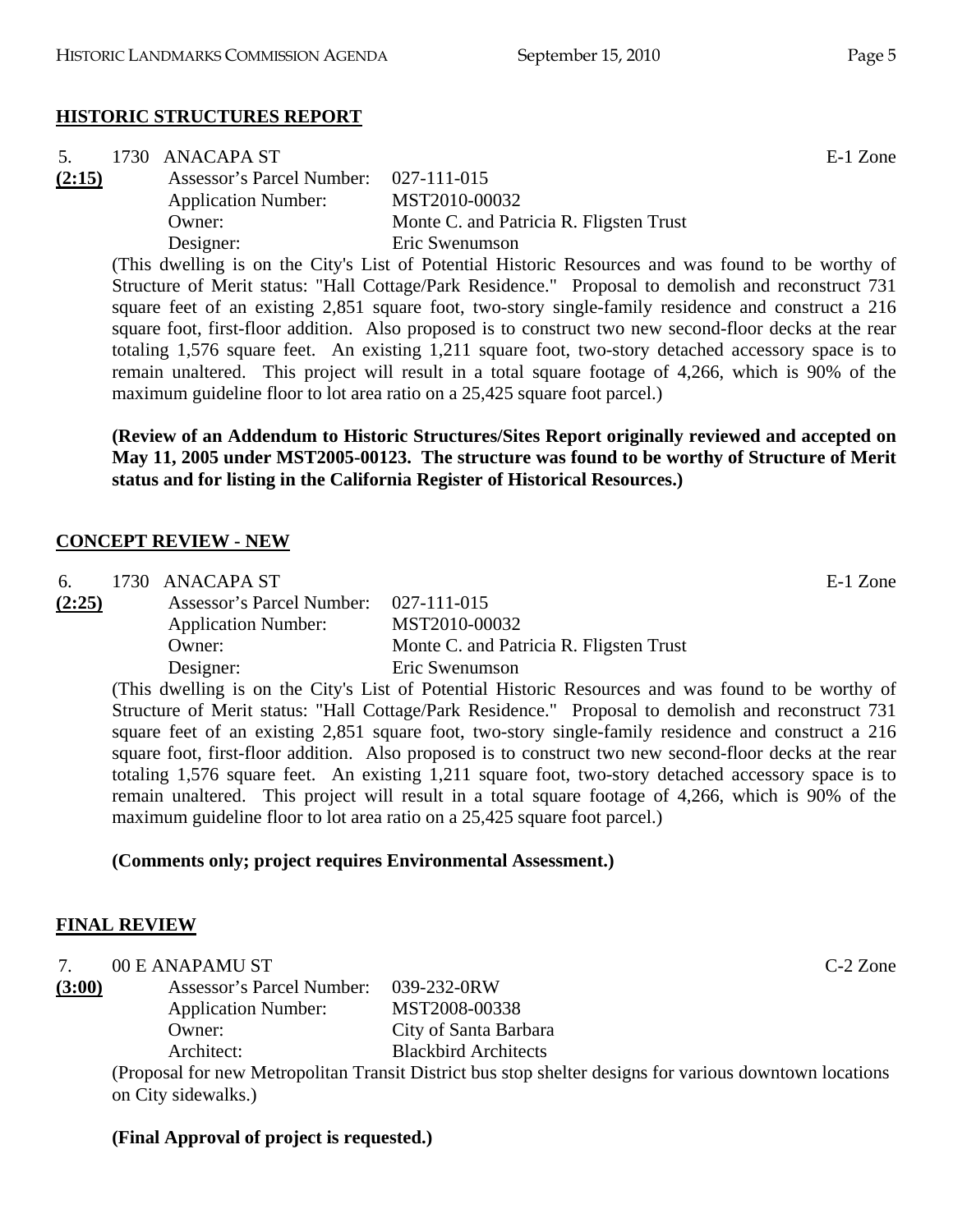# **FINAL REVIEW**

| 8.     | 318 STATE ST                                                                                               | C-M Zone                                                                                                   |  |
|--------|------------------------------------------------------------------------------------------------------------|------------------------------------------------------------------------------------------------------------|--|
| (3:30) | Assessor's Parcel Number:                                                                                  | 037-254-020                                                                                                |  |
|        | <b>Application Number:</b>                                                                                 | MST2010-00167                                                                                              |  |
|        | Owner:                                                                                                     | 318 State Street Properties, LLC                                                                           |  |
|        | Architect:                                                                                                 | <b>Cearnal Andrulaitis Architecture</b>                                                                    |  |
|        |                                                                                                            | (This is a Structure of Merit: "Seaside Oil Company Building and Showroom aka Andalucia Building."         |  |
|        | Proposal for a facade remodel at the rear elevation of an existing structure at 318 State Street including |                                                                                                            |  |
|        |                                                                                                            | the removal of nine existing windows, sandblasting an existing brick facade, a new plaster entry           |  |
|        |                                                                                                            | surround, new doors, trellis, canvas awnings, paint, truck dock with roll-up door, parapet, and light      |  |
|        |                                                                                                            | fixtures. The proposal includes preservation of the existing historic arcade and front building located at |  |
|        | 318 State Street. No new square footage is proposed.)                                                      |                                                                                                            |  |
|        |                                                                                                            |                                                                                                            |  |
|        | (Final Approval of the project is requested.)                                                              |                                                                                                            |  |

## **FINAL REVIEW**

| 9.     | 101 W CANON PERDIDO ST     |                                     | $C-2$ Zone |
|--------|----------------------------|-------------------------------------|------------|
| (4:00) | Assessor's Parcel Number:  | 037-042-023                         |            |
|        | <b>Application Number:</b> | MST2009-00397                       |            |
|        | Owner:                     | Verizon California, Inc.            |            |
|        | Engineer:                  | Penfield and Smith Engineering Inc. |            |
|        | Agent:                     | Blu Croix LTD                       |            |
|        | Landscape Architect:       | Arcadia Studio                      |            |

(Proposal for a one-lot subdivision into two new lots and conversion of existing office space into four commercial condominium units in an existing four-story telecommunications switch facility. Also proposed on this 75,134 square foot parcel is the installation of a new ADA accessible lift at the Chapala Street entry and street improvements including a new bulb-out and landscaping at the south corner of the intersection of Chapala and W. Canon Perdido Streets. No new floor area is proposed. Staff Hearing Officer approval is requested for the Tentative Subdivision Map and the condominium conversion.)

**(Final Approval of the project is requested. Project requires compliance with Staff Hearing Officer Resolution No. 104-09.)**